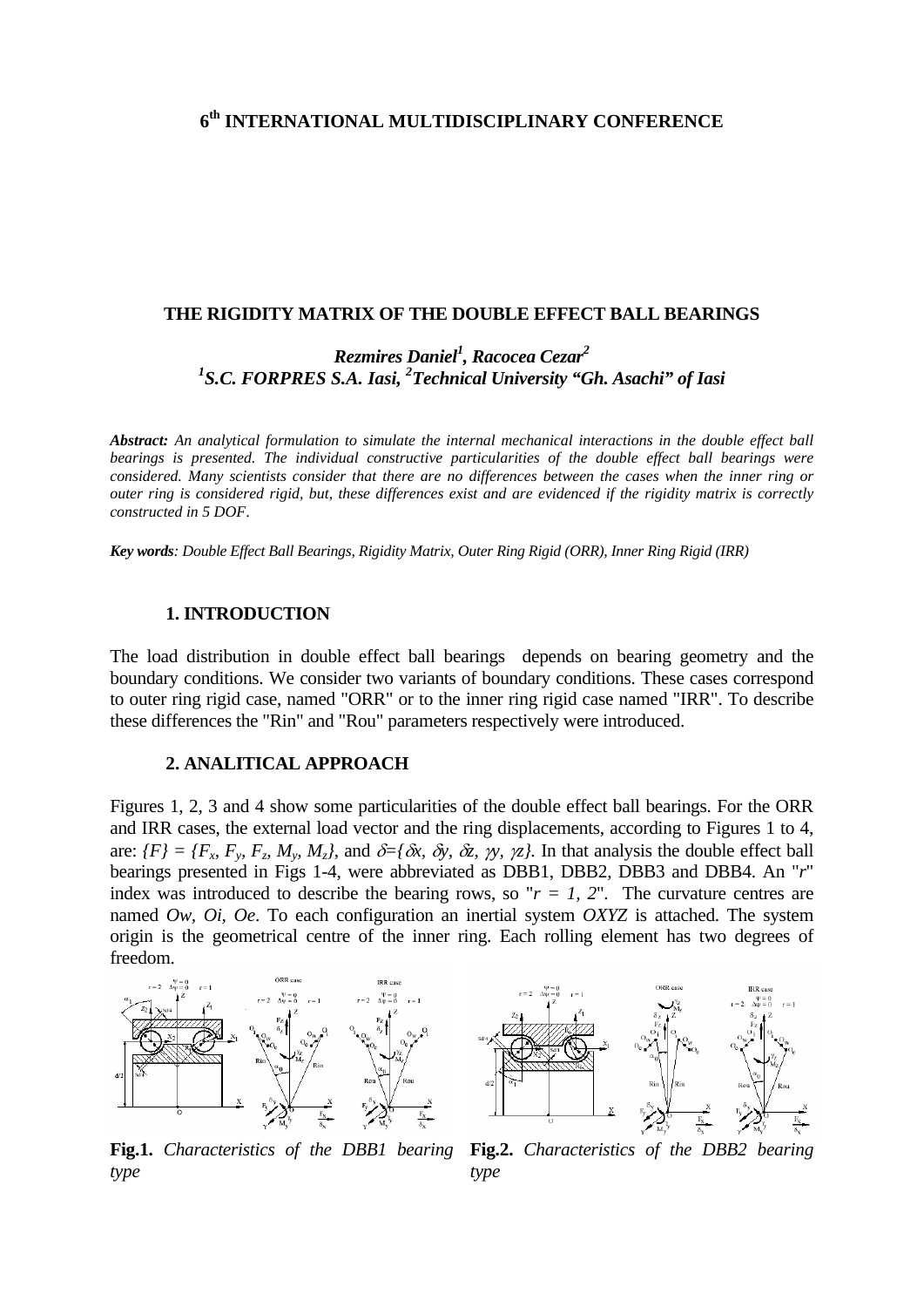



**Fig.3.** *Characteristics of the DBB3 bearing type*

**Fig.4.** *Characteristics of the DBB4 bearing type*

The differences between the "ORR" and "IRR" concerning the curvature centre displacement are shown in Figs. 5 to 8.

The effect of the ring displacement is evidenced with the  $\langle \cdot \rangle$  index as following: for the "ORR" case, the *Oi* point becomes  $\langle Oi' \rangle$  and for the "IRR" case *Oe* becomes  $\langle Oe \rangle$ .

The load distribution in the DBB 1-4 in the "ORR" and "IRR" cases is function of the *Ow*, *Oi*, and *Oe* point displacements. To create the rigidity matrix, the following functions were constructed: *sgn( r)* =  $\{-1,1\}$ , for  $r=\{1,2\}$ ;  $\psi = \psi(r,j)$  to describe the rolling element position.





**Fig.7**. *DBB3 : ORR and IRR displacements* **Fig.8.** *DBB4 : ORR and IRR displacements*



**Fig.5.** *DBB1 : ORR and IRR dispacements* **Fig.6.** *DBB2 : ORR and IRR dispacements*

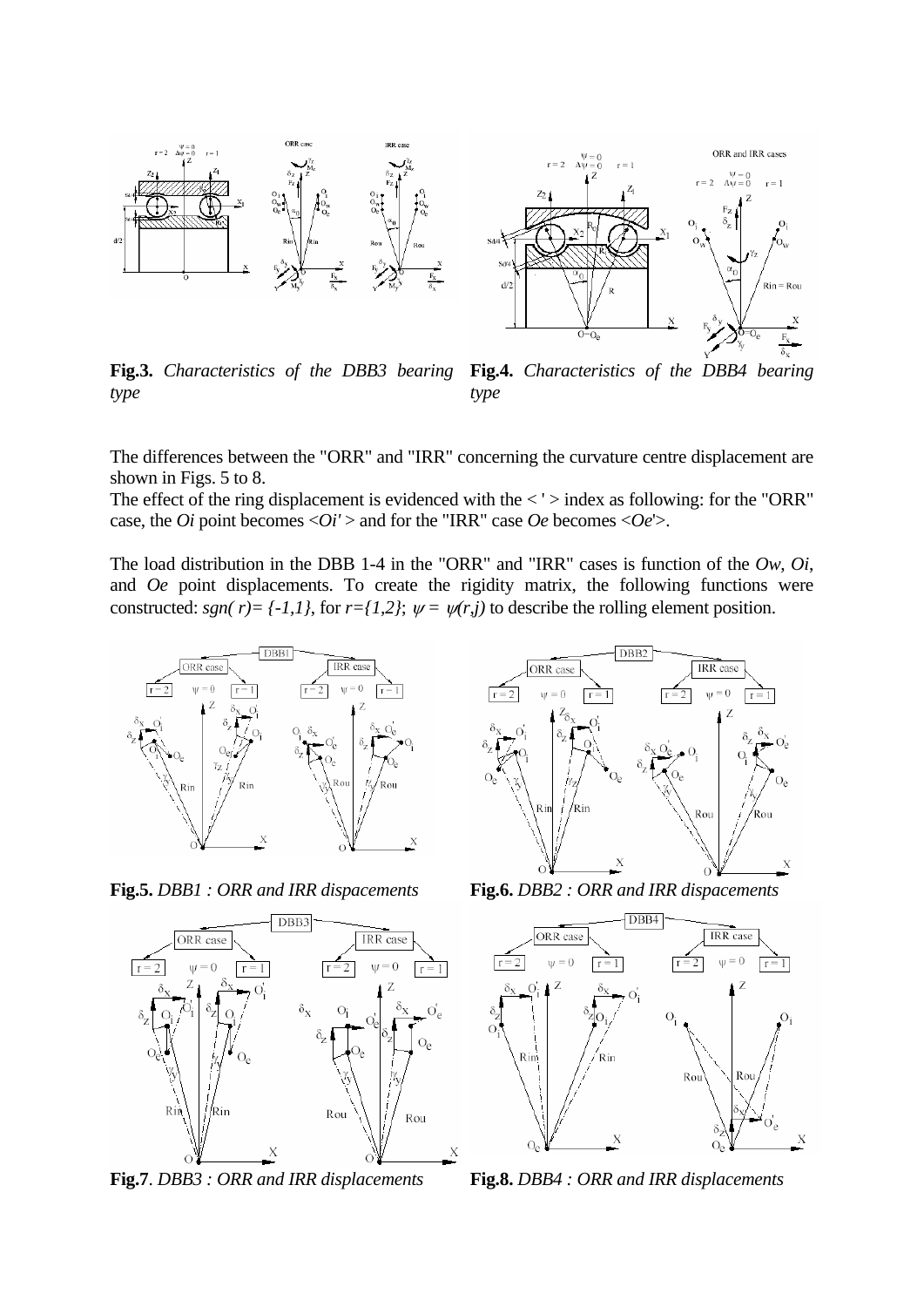As function of the studied case "ORR" or "IRR" and the bearing type, the  $\alpha_0$ " angle was introduced (see figs. 1-4). The misalignment effect is taken into account with:

$$
\alpha(r,j) = \alpha_0 + sgn(r) \cdot (\gamma_r \cos(\psi) + \gamma_z \sin(\psi)) \tag{1}
$$

The static contact deformation for the (r,j) ball from the DBB1-4 structure corresponding to the "ORR case" and "IRR case", is given as:

$$
\delta(r, j) = \sqrt{x(r, j)^{2} + x(r, j)^{2}} - l_{oi} - l_{oe}
$$
\n(2)

where:

 in the "ORR" case:  $z(r, j) = A(1_{oi} + 1_{oe})\cos(\alpha 1) + \delta_z \cos(\psi) + \delta_y \sin(\psi) + Rin[\cos(\alpha_0) - \cos(\alpha(r, j))]$  (3)

$$
x(r, j) = B.(1oi + 1oe), sin( \alpha 1) + \deltax + Rin.[sin( \alpha0) - sin( \alpha(r, j))]
$$
\n(4)

■ in the "IRR" case:

 $z(r, j) = A(1_{oi} + 1_{oe})\cos(\alpha 1) + \delta_z \cos(\psi) + \delta_y \sin(\psi) + R \text{ ou } [\cos(\alpha_0) - \cos(\alpha(r, j))]$  (5)

$$
x(r, j) = B.(l_{oi} + l_{oe}).\sin(\alpha l) + \delta_x + \text{Rou.}[\sin(\alpha_0) - \sin(\alpha(r, j))]
$$
(6)

with:

"A" and "B" parameters, form Table 1

|                  | $r=1$                 |   |                  | $r=2$                 |   |          | $r=1,2$                  | $r=1,2$ |
|------------------|-----------------------|---|------------------|-----------------------|---|----------|--------------------------|---------|
| <b>Bearing</b>   | $\alpha$ <sub>1</sub> | A | $\boldsymbol{B}$ | $\alpha$ <sub>I</sub> | Α | $\bm{B}$ | $\overline{C}$           |         |
| type             |                       |   |                  |                       |   |          |                          |         |
| DBB1             | $\alpha$              |   |                  | $\alpha$ <sub>l</sub> |   | $-1$     | $\overline{\phantom{0}}$ |         |
| DBB <sub>2</sub> | $\alpha$              |   | -1               | $\alpha$              |   |          | - 1                      |         |
| DBB3             |                       |   |                  | 0                     |   |          |                          |         |
| DBB4             | $\alpha_0$            |   |                  | $\alpha_0$            |   | - 1      | - 1                      |         |

and

- $I_{oe} = Ro D_w/2-Sd/4$ , represents the distance between the Oe and Ow points
- $I_{oi}=Ri-D_w/2-Sd/4$ , represents the distance between the *Oi* and *Ow* points
- $R_{o,i}$  outer and inner raceway radius
- *Sd* represents the total diametric clearance of the bearing

The contact angle for  $(r, j)$  rolling element is given as:

$$
\alpha_{i}(r, j) = \alpha_{e}(r, j) = \arctan\left(\frac{x(r, j)}{z(r, j)}\right)
$$
\n(7)

The contact load for the  $(r,i)$  ball is :

$$
Q(r,j) = K_{ech} \cdot \mathcal{S}(r,j)^n \tag{8}
$$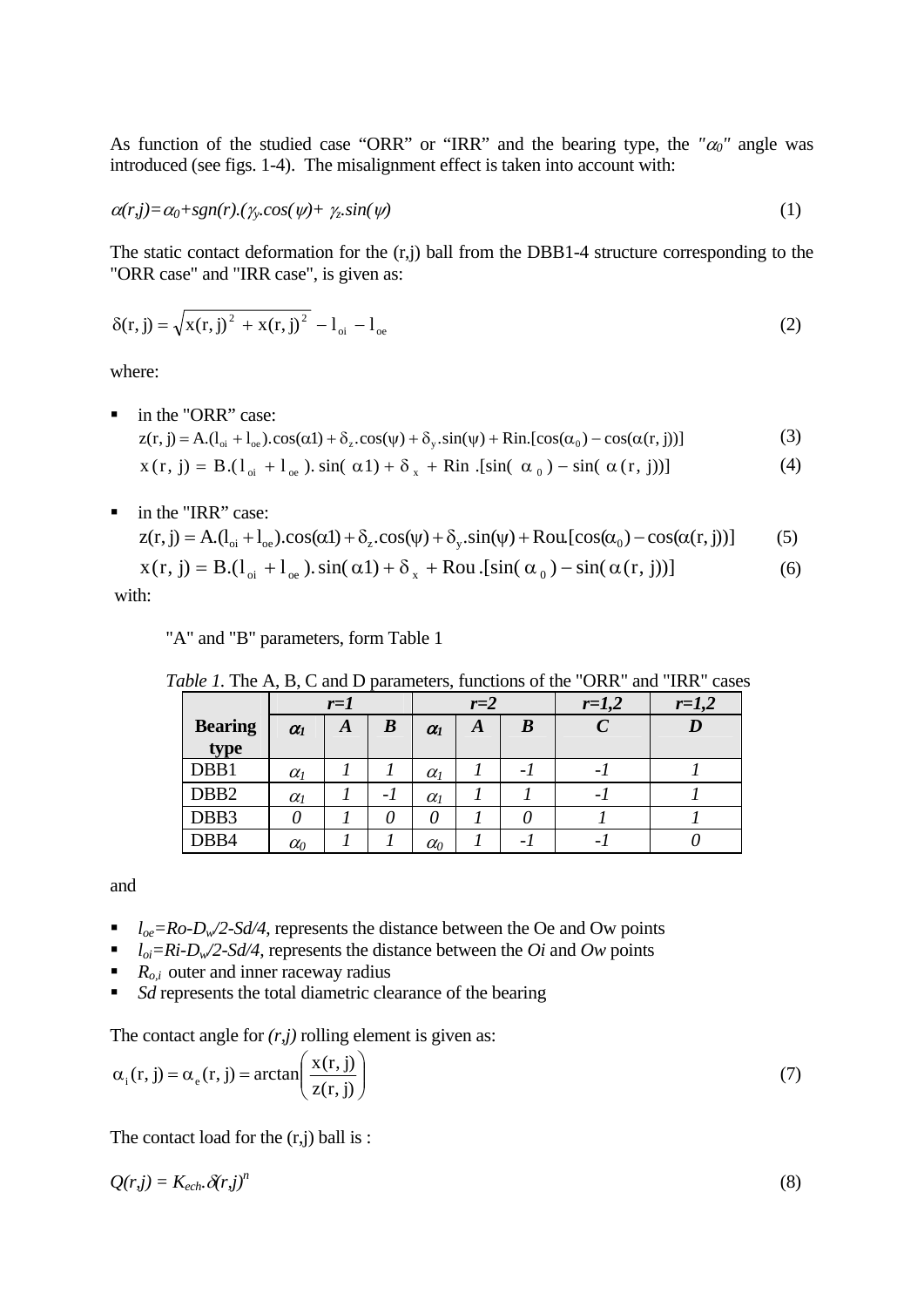where:

 $K_{ech}$ , represents the equivalent rigidity for the point contact type.

The bearing equilibrium equations corresponding to the "ORR" and "IRR" cases are:

$$
F_z = \sum_r \sum_j Q(r, j) \cos(\alpha_i(r, j)) \cos(\psi(r, j)) = \sum_r \sum_j F_z(r, j)
$$
\n(9)

$$
F_{y} = \sum_{r} \sum_{j} Q(r, j) \cos(\alpha_{i}(r, j)) \sin(\psi(r, j)) = \sum_{r} \sum_{j} F_{y}(r, j)
$$
(10)

$$
F_x = \sum_j Q(l, j) \sin(\alpha_i(l, j)) + C \sum_j Q(2, j) \sin(\alpha_i(2, j)) = \sum_j F_x(l, j) + C \sum_j F_x(2, j)
$$
(11)

$$
M_{y} = D \sum_{r=1} \left\{ \sum_{j} F_{x}(l, j) b_{z}(l, j) + \sum_{j} F_{z}(l, j) b_{x}(l, j) \right\} + D \sum_{r=2} \left\{ C \sum_{j} F_{x}(2, j) b_{z}(2, j) + \sum_{j} F_{z}(2, j) b_{x}(2, j) \right\}
$$
(12)

$$
M_{z} = D \sum_{r=1} \left\{ \sum_{j} F_{x}(l, j) b_{y}(l, j) + \sum_{j} F_{y}(l, j) b_{x}(l, j) \right\} + D \sum_{r=2} \left\{ C \sum_{j} F_{x}(2, j) b_{y}(2, j) + \sum_{j} F_{y}(2, j) b_{x}(2, j) \right\}
$$
(13)

where:

- $\bullet$  *Q(j)* represents the load acting on the  $(r,i)$  roller element;
- $\bullet$  *b<sub>x</sub>, b<sub>y</sub>, b<sub>z</sub>* represents the distance from the point of contact inner raceway ball to the centre of the inertial system in "ORR" case. For "IRR" case  $b_x$ ,  $b_y$ ,  $b_z$  represents the distance from the point of contact outer raceway - ball to the centre of inertial system.

For "ORR" case:

$$
b_x(r, j) = Bl + \left(\delta_i(r, j) + l_{oi} - \frac{D_w}{2}\right) \sin(\alpha_s(r, j))
$$
\n(14)

$$
b_{y}(r, j) = \left[Cl + \left(\delta_{i}(r, j) + l_{oi} - \frac{D_{w}}{2}\right) \cos(\alpha_{s}(r, j))\right] \sin(\psi(r, j))
$$
\n(15)

$$
b_z(r, j) = \left[ C1 + \left( \delta_i(r, j) + l_{oi} - \frac{D_w}{2} \right) \cos(\alpha_s(r, j)) \right] \cos(\psi(r, j))
$$
\n(16)

with:

- **B1** represents the distance between the centre of curvature of the inner raceway and the origin of the inertial system along the *OX* axis.
- **C1** represents the distance between the centre of curvature of the inner raceway and the origin of the inertial system along the *OZ* axis.

For "IRR" case result:

$$
b_x(r, j) = B1 + \left(\delta_o(r, j) + l_{oe} + \frac{D_w}{2}\right) \sin(\alpha_s(r, j))
$$
\n(17)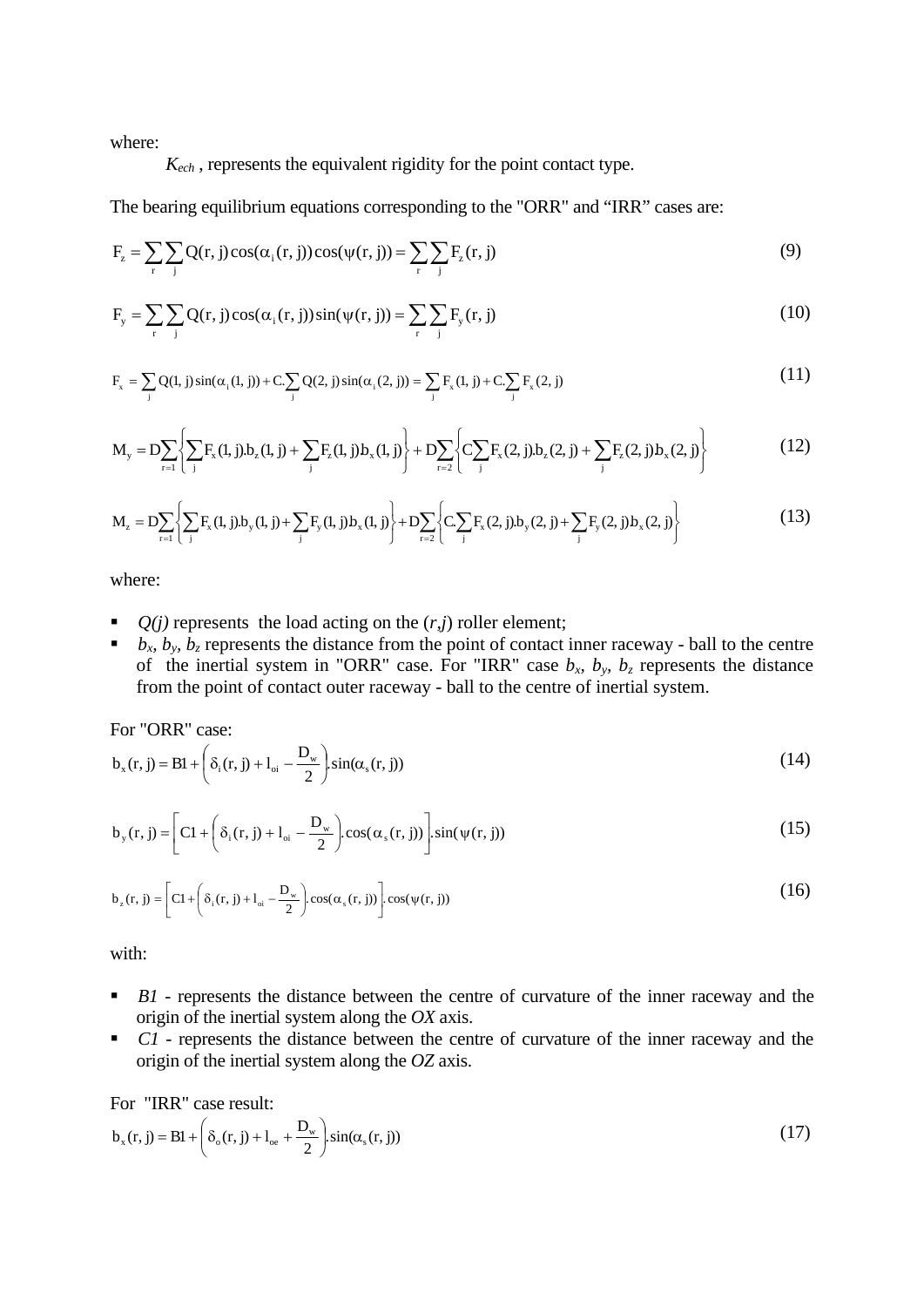$$
b_{y}(r, j) = \left[ C1 + \left( \delta_{o}(r, j) + I_{oe} + \frac{D_{w}}{2} \right) \cos(\alpha_{s}(r, j)) \right] \sin(\psi(r, j))
$$
\n(18)

$$
b_{z}(r, j) = \left[ C1 + \left( \delta_{o}(r, j) + I_{oe} + \frac{D_{w}}{2} \right) \cos(\alpha_{s}(r, j)) \right] \cdot \cos(\psi(r, j))
$$
\n(19)

- **B1** represents the distance between the centre of curvature of the outer raceway and the origin of the inertial system along the *OX* axis.
- **C1** represents the distance between the centre of curvature of the outer raceway and the origin of the inertial system along the *OZ* axis.

$$
\delta_i(r,j) = \delta(r,j) \cdot (K_{ech}/K_i)^{1/n} \tag{20}
$$

## **3. THE RIGIDITY MATRIX FOR DBB 1-4 IN THE "ORR" AND "IRR" CASES**

The common rigidity matrix for DBB1-4 depends of the (r,j) ball rigidity. That matrix "M", respects the "ORR" and "IRR" case.

$$
M = \begin{bmatrix} \frac{\partial Fa}{\partial \delta x} & \frac{\partial Fa}{\partial \delta y} & \frac{\partial Fa}{\partial \delta z} & \frac{\partial Fa}{\partial \gamma y} & \frac{\partial Fa}{\partial \gamma z} \\ \frac{\partial Fry}{\partial \delta x} & \frac{\partial Fry}{\partial \delta y} & \frac{\partial Fry}{\partial \delta z} & \frac{\partial Fry}{\partial \gamma y} & \frac{\partial Fry}{\partial \gamma z} \\ \frac{\partial Frz}{\partial \delta x} & \frac{\partial Frz}{\partial \delta y} & \frac{\partial Frz}{\partial \delta z} & \frac{\partial Frz}{\partial \gamma y} & \frac{\partial Frz}{\partial \gamma z} \\ \frac{\partial My}{\partial \delta x} & \frac{\partial My}{\partial \delta y} & \frac{\partial My}{\partial \delta z} & \frac{\partial My}{\partial \gamma y} & \frac{\partial My}{\partial \gamma z} \\ \frac{\partial Mz}{\partial \delta x} & \frac{\partial Mz}{\partial \delta y} & \frac{\partial Mz}{\partial \delta z} & \frac{\partial Mz}{\partial \gamma y} & \frac{\partial Mz}{\partial \gamma z} \end{bmatrix}
$$
(21)

To assure a simplified writing for the *M* matrix components, the *X* list is introduced. The *X* list is given as:

$$
X = (r, j, ux, uz) \tag{22}
$$

With that notation the rigidity matrix components are:

$$
\frac{\partial \mathbf{F}\mathbf{a}}{\partial \{\delta\}} = \sum_{\mathbf{r}} \mathbf{A} \cdot \sum_{\mathbf{i}} \frac{\partial [\mathbf{K}_{\mathbf{i}} \cdot \delta_{\mathbf{i}}(\mathbf{X})^{\mathbf{n}} \cdot \sin(\alpha_{\mathbf{i}}(\mathbf{X}))]}{\partial \{\delta\}},\tag{23}
$$

$$
\frac{\partial \text{Fry}}{\partial \{\delta\}} = \sum_{r} \sum_{j} \frac{\partial [K_i, \delta_i(X)^n \cdot \cos(\alpha_i(X)) \cdot \sin(\psi(r, j))] }{\partial \{\delta\}}
$$
(24)

$$
\frac{\partial \text{Frz}}{\partial \{\delta\}} = \sum_{r} \sum_{j} \frac{\partial [K_i \delta_i(X)^n \cdot \cos(\alpha_i(X)) \cdot \cos(\psi(r, j))] }{\partial \{\delta\}}
$$
(25)